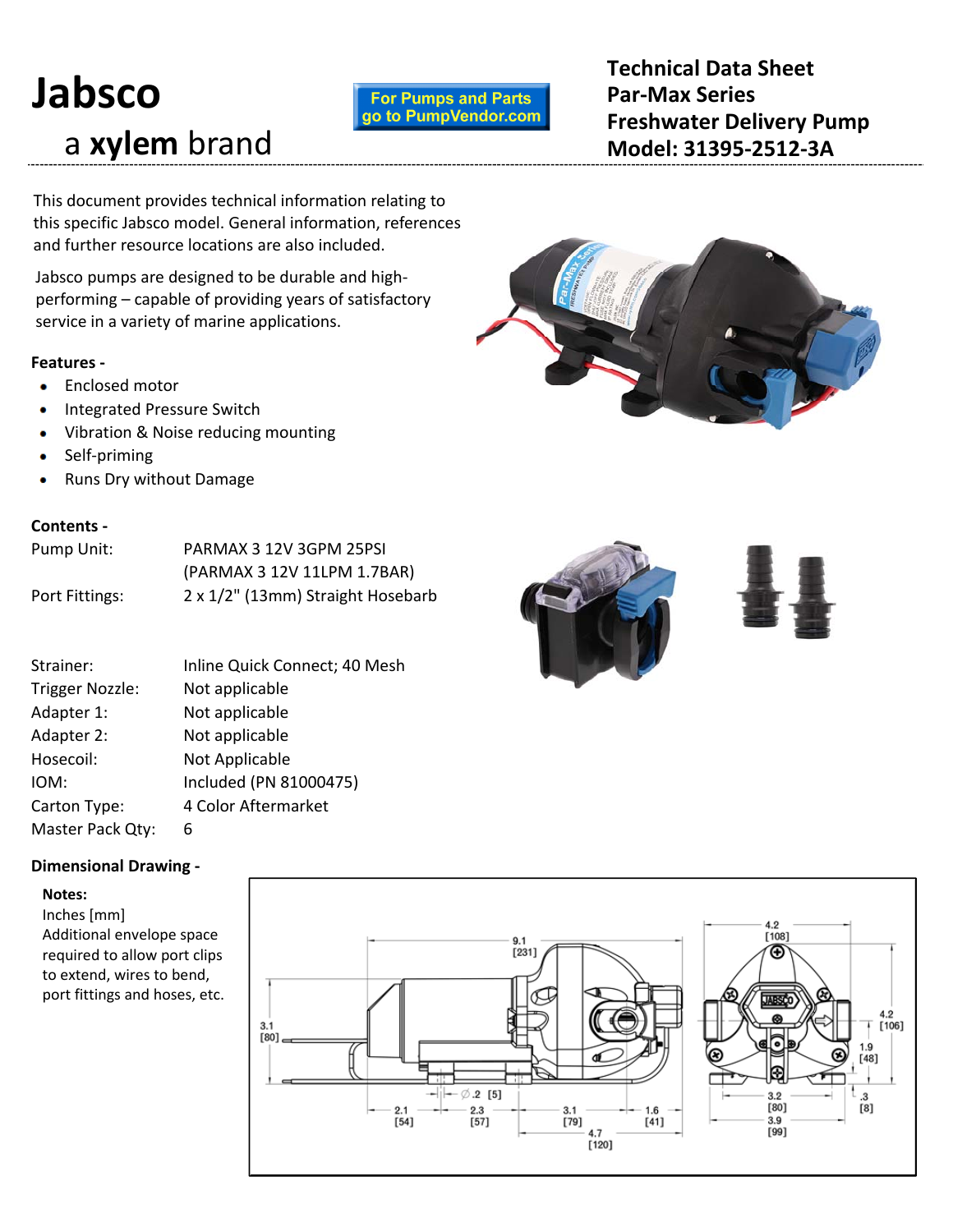# **Specifications**

| Part Number:             | 31395-251 |
|--------------------------|-----------|
| Aftermarket replacement: | 31395-251 |
| Replaces:                | 31395-029 |
| (closest matches)        |           |

# **Hydraulic Performance** (at nominal voltage) **‐ Electrical Performance** (at nominal voltage) **‐**

| Open Flowrate:           | 3 GPM open flow (11.3 LPM) | <b>Nominal Voltage:</b>  | 12 VDC                             |
|--------------------------|----------------------------|--------------------------|------------------------------------|
| Pressure Switch Cut-Off: | 25 PSI (1.7 BAR)           | Voltage Range:           | 9 VDC - 13.6 VDC                   |
| Max Operating Pressure:  | 25 PSI (1.7 BAR)           | <b>Max Current Draw:</b> | 5 Amps @ 25 PSI (1.7 BAR)          |
| Max Inlet Pressure:      | 30 PSI (2.1 BAR)           | Fuse Size:               | 10 Amps (not included)             |
| Internal Bypass:         | Yes                        | Duty Cycle:              | Intermittent (See heat-rise chart) |
| Fluid Temperature Range: | 32F - 140F (0C - 60C)      | Leads:                   | 12" (305mm), 16 AWG (1.5mm^2       |
| Self-Priming Capability: | Up to 10ft (3m) dry prime  | Wire Connection:         | Stripped Wire                      |
| Run-Dry Capable:         | Yes                        |                          |                                    |

| CE:                          | Yes          | <b>Operating Environment:</b>  | Marine     |
|------------------------------|--------------|--------------------------------|------------|
| RCM:                         | Yes          | <b>Ambient Temp Range:</b>     | $32F - 14$ |
| ISO 8846 Ignition Protected: | Yes          | IP Rating:                     | IPX6       |
| Country of Origin:           | China        | <b>Carton Dimensions:</b>      | 15.5x6     |
| HTS Code:                    | 8413.50.0050 | Master Pack Dimensions: 25x18x |            |

# **Compliance - Compliance - Compliance - Compliance - Compliance - Compliance - Compliance - Compliance - Compliance - Compliance - Compliance - Compliance - Compliance - Compliance - Compliance - Compliance - Compliance -**

# **General ‐ Materials** (\*designates wetted path) **‐**

Part 12-3A Upper Housing\*: Fiber reinforced polypropylene Lattermarket replacements: 31395–2526 Lower Housing: Fiber reinforced polypropylene 92 **Check Valve Retainer\*:** Polypropylene Diaphragm<sup>\*</sup>: Santoprene Check Valves\*: EPDM Application: Marine Water Pressure System Switch diaphragm\*: EPDM Design: 3 Chamber Diaphragm Bypass Diaphragm\*: EPDM Quick Connect Ports **PH Seals\*:** EPDM TENV Permanent Magnet Motor PH Fasteners: Stainless Steel Noise Dampening Baseplate Baseplate: N/A - slide in rubber feet Thermal Motor Protection (TCO) Motor Casing: Enclosed in protective plastic casing

| Open Flowrate:                  | 3 GPM open flow (11.3 LPM) | Nominal Voltage:  | 12 VDC                             |
|---------------------------------|----------------------------|-------------------|------------------------------------|
| Pressure Switch Cut-Off:        | 25 PSI (1.7 BAR)           | Voltage Range:    | 9 VDC - 13.6 VDC                   |
| Max Operating Pressure:         | 25 PSI (1.7 BAR)           | Max Current Draw: | 5 Amps @ 25 PSI (1.7 BAR)          |
| Max Inlet Pressure:             | 30 PSI (2.1 BAR)           | <b>Fuse Size:</b> | 10 Amps (not included)             |
| Internal Bypass:                | Yes                        | Duty Cycle:       | Intermittent (See heat-rise chart) |
| <b>Fluid Temperature Range:</b> | 32F - 140F (0C - 60C)      | Leads:            | 12" (305mm), 16 AWG (1.5mm^2)      |
| Self-Priming Capability:        | Up to 10ft (3m) dry prime  | Wire Connection:  | Stripped Wire                      |

| CE:                          | Yes          | <b>Operating Environment:</b> | Marine                                            |
|------------------------------|--------------|-------------------------------|---------------------------------------------------|
| RCM:                         | Yes          | <b>Ambient Temp Range:</b>    | 32F - 140F (0C - 60C)                             |
| ISO 8846 Ignition Protected: | Yes          | IP Rating:                    | IPX6                                              |
| Country of Origin:           | China        | <b>Carton Dimensions:</b>     | 15.5x6x5.5" (394x152x140mm)                       |
| HTS Code:                    | 8413.50.0050 |                               | Master Pack Dimensions: 25x18x12" (635x457x305mm) |
|                              |              | Pump Weight:                  | $3.2$ lbs $(1.5 \text{ kg})$                      |
|                              |              | <b>UPC Code:</b>              | 671880841788                                      |



Representative curve of unit operated at nominal voltage Tested @ ambient temp of 70F (21.1C) @ max run pressure

If there is concern about the ability of the pump to run continuously for long periods of time then in‐application testing is highly recommended.

# **Flowcurve ‐ Heat‐Rise ‐**



Performance will vary somewhat unit to unit Trip point shown is casing temp at time of TCO trip

Switch cut-off represents the point on the flowcurve at which the integrated pressure switch will turn off the pump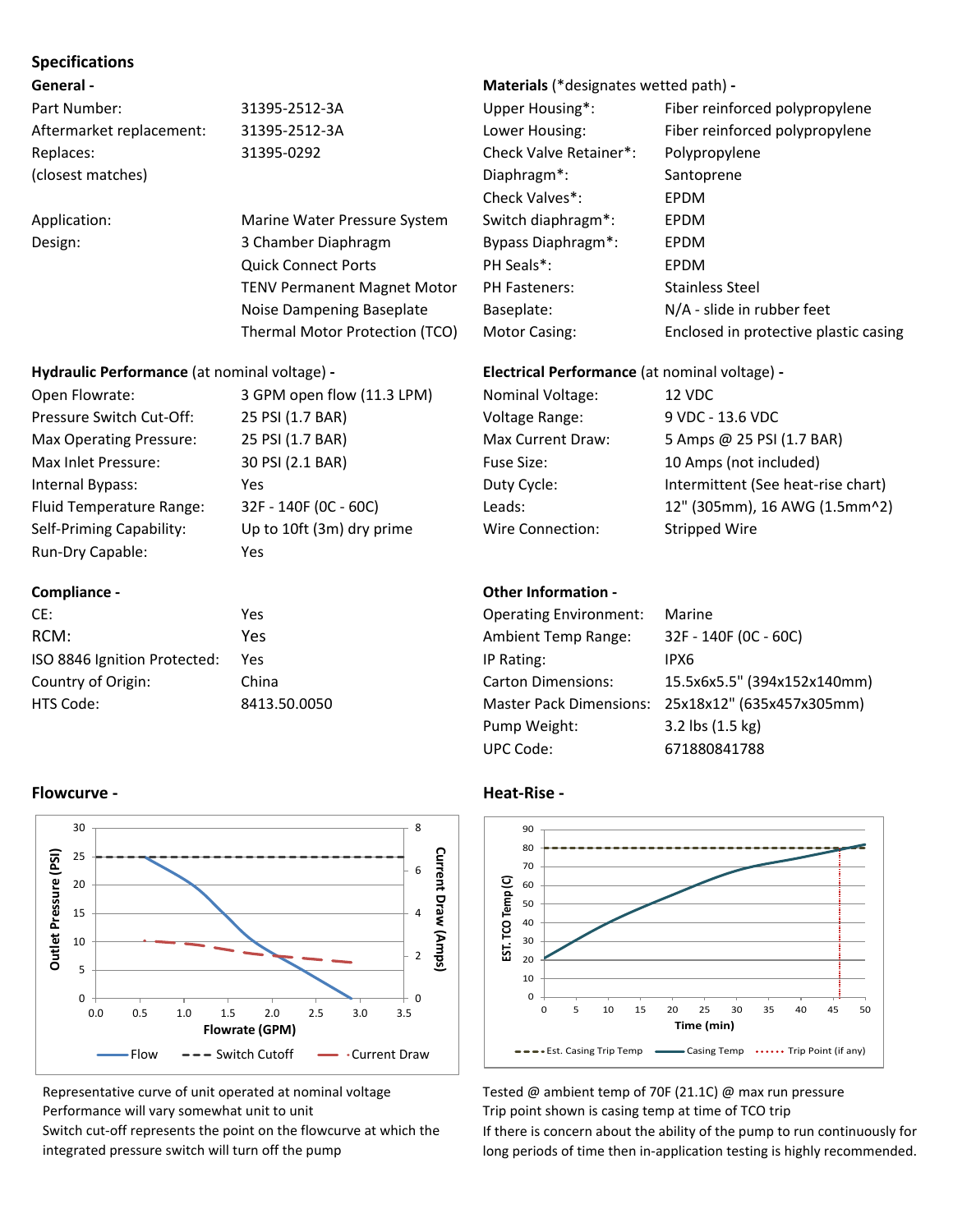# **Pump Service Kits & Spares**

| <b>Item</b>                 | <b>Part Number</b> | <b>Contents</b>                                                       |
|-----------------------------|--------------------|-----------------------------------------------------------------------|
| 1. Port Clips               | 30647-1000         | 2 port clips per kit                                                  |
| 2. Switch Kit               | 18916-1025         | Switch assembly, cover, and switch diaphragm                          |
| 3. Check Valve Assembly     | 20407034           | Check valve housing with suction and discharge check valves installed |
| 4. Diaphragm/Drive Assembly | Not offered        | N/A                                                                   |
| 5. Baseplate/Mounting Feet  | 20717001A          | Rubber mounting feet (qty 4)                                          |



# **Accessories (see website for further info)**

| Item                                                          | <b>Kit PN</b> | <b>Description</b>                  | <b>Notes</b>                                                               |
|---------------------------------------------------------------|---------------|-------------------------------------|----------------------------------------------------------------------------|
| <b>Washdown Trigger Nozzles</b>                               | 30703-1000    | Regular                             | Quick release interface, includes EU & US Adapters                         |
|                                                               | 30703-1001    | Deluxe (built-in flow adjustment)   | Quick release interface, includes EU & US Adapters                         |
| <b>Washdown Trigger Nozzle</b>                                | 34012-8001    | <b>US Garden Hose Thread</b>        | 3/4" Female GHT Adaptor for trigger nozzle                                 |
| <b>Hose Adapters</b>                                          | 98022-0001    | Crimp (EU Style)                    | Adapts trigger nozzle to crimp onto a hose                                 |
| <b>Washdown Hose Coils</b>                                    | 31910-1225    | Regular                             | 25' x .35" ID (6.2m x 9mm) Hosecoil                                        |
|                                                               | 31910-1226    | Deluxe (Heavy duty/larger ID)       | 25' x 1/2" ID (6.2m x 13mm) Hosecoil                                       |
|                                                               | 30573-0003    | 0.65 Liter tank, reinforced plastic | Used to smooth out flow, reduce cycling for                                |
| <b>Freshwater Delivery System</b><br><b>Accumulator Tanks</b> | 30573-0000    | 1 Liter tank, reinforced plastic    | freshwater water pressure systems. See website for                         |
|                                                               | 18810-0000    | 2 Gal tank, coated steel            | more details. Do not use with variable speed                               |
|                                                               | 46400-0030    | In-line, Bayonet style, QC          | QC = Quick Connect                                                         |
|                                                               | 46400-9500    | 90 degree 3-5 GPM QC                | Place before inlet of the pump so as to filter the                         |
| <b>Strainers</b>                                              | 46400-0711    | 90 degree 6 GPM QC                  | incoming water and protect the check valves and                            |
| (Required in all applications)                                | 46400-0003    | In-line, 3/8" Hosebarb              | pressure switch from getting clogged                                       |
|                                                               | 46400-0002    | In-line, 1/2" Hosebarb              | Other options available available as well. See<br>website for more detail. |
|                                                               | 46400-0000    | In-line, 3/4" Hosebarb              |                                                                            |
|                                                               | 1877K-2222S   | 2-5 GPM Models: 1/2" Hosebarb       |                                                                            |
|                                                               | 1877K-2242S   | 2-5 GPM Models: 1/2" Threaded       | Part numbers listed are straight port configuration                        |
|                                                               | 1877K-3222S   | 2-5 GPM Models: 3/4" Hosebarb       | Quantity 2 per except GHT                                                  |
| <b>Port Fittings</b>                                          | 1877K-3211S   | 2-5 GPM Models: 3/4" GHT            | GHT = Garden Hose Thread (qty 1)<br>Threaded = NPS Threads                 |
|                                                               | 1877K-3242S   | 6 GPM Models: 1/2" Threaded         | For 90 degree Elbow models replace the S with an E                         |
|                                                               | 1877K-3322S   | 6 GPM Models: 3/4" Hosebarb         | Not all models have 90 degree equivalents                                  |
|                                                               | 1877K-3311S   | 6 GPM Models: 3/4" GHT              |                                                                            |
| <b>Washdown Deck Fitting</b>                                  | 31911-0000    | <b>Stainless Steel Deck Fitting</b> | Quick release mount for washdown hose on deck                              |
| Aquafilta                                                     | 59000-1000    | Freshwater filtration system        | EU only                                                                    |
| (water pressure systems)                                      | 59000-0000    | Replacement cartridge               | EU only                                                                    |